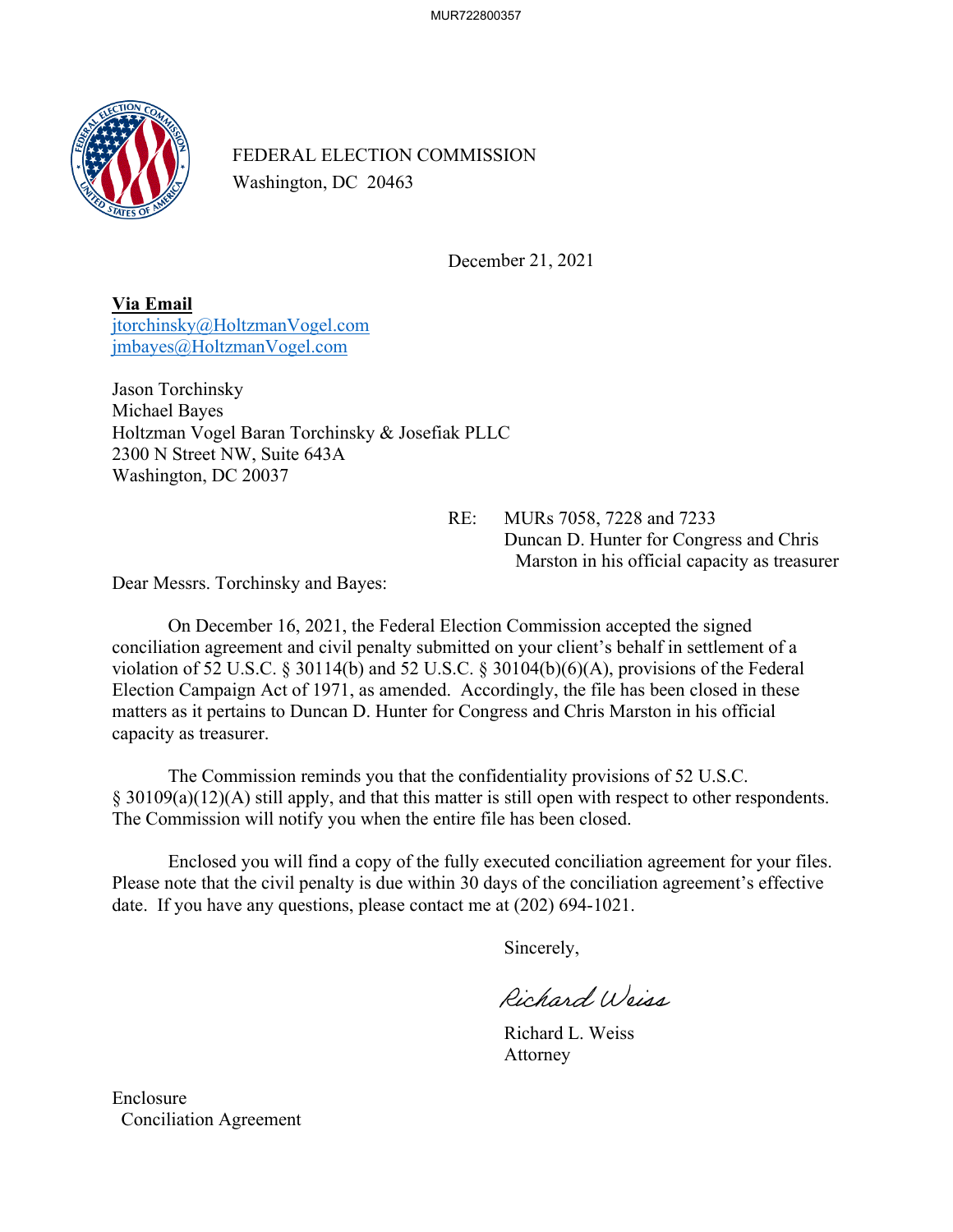## **BEFORE THE FEDERAL ELECTION COMMISSION**

In the Matter of

Duncan D. Hunter for Congress and ) Chris Marston in his official capacity (b) as treasurer (a)

) MURs 7058, 7228 & 7233

## **CONCILIATION AGREEMENT**

)

These matters were initiated by signed, sworn, and notarized complaints with the Federal Election Commission (the "Commission"). The Commission found reason to believe that Duncan D. Hunter for Congress and Chris Marston in his official capacity as treasurer (the "Committee" or "Respondent") violated 52 U.S.C. § 30114(b) by converting Committee funds to personal use. The Commission further found reason to believe that the Committee violated 52 U.S.C. § 30104(b)(6)(A) by failing to accurately report disbursements.

NOW, THEREFORE, the Commission and Respondent, having participated in informal methods of conciliation, prior to a finding of probable cause to believe, do hereby agree as follows:

I. The Commission has jurisdiction over Respondent and the subject matter of this proceeding, and this Agreement has the effect of an agreement entered pursuant to 52 U.S.C.  $§ 30109(a)(4)(A)(i).$ 

II. Respondent has had a reasonable opportunity to demonstrate that no action should be taken in this matter.

III. Respondent enters voluntarily into this Agreement with the Commission.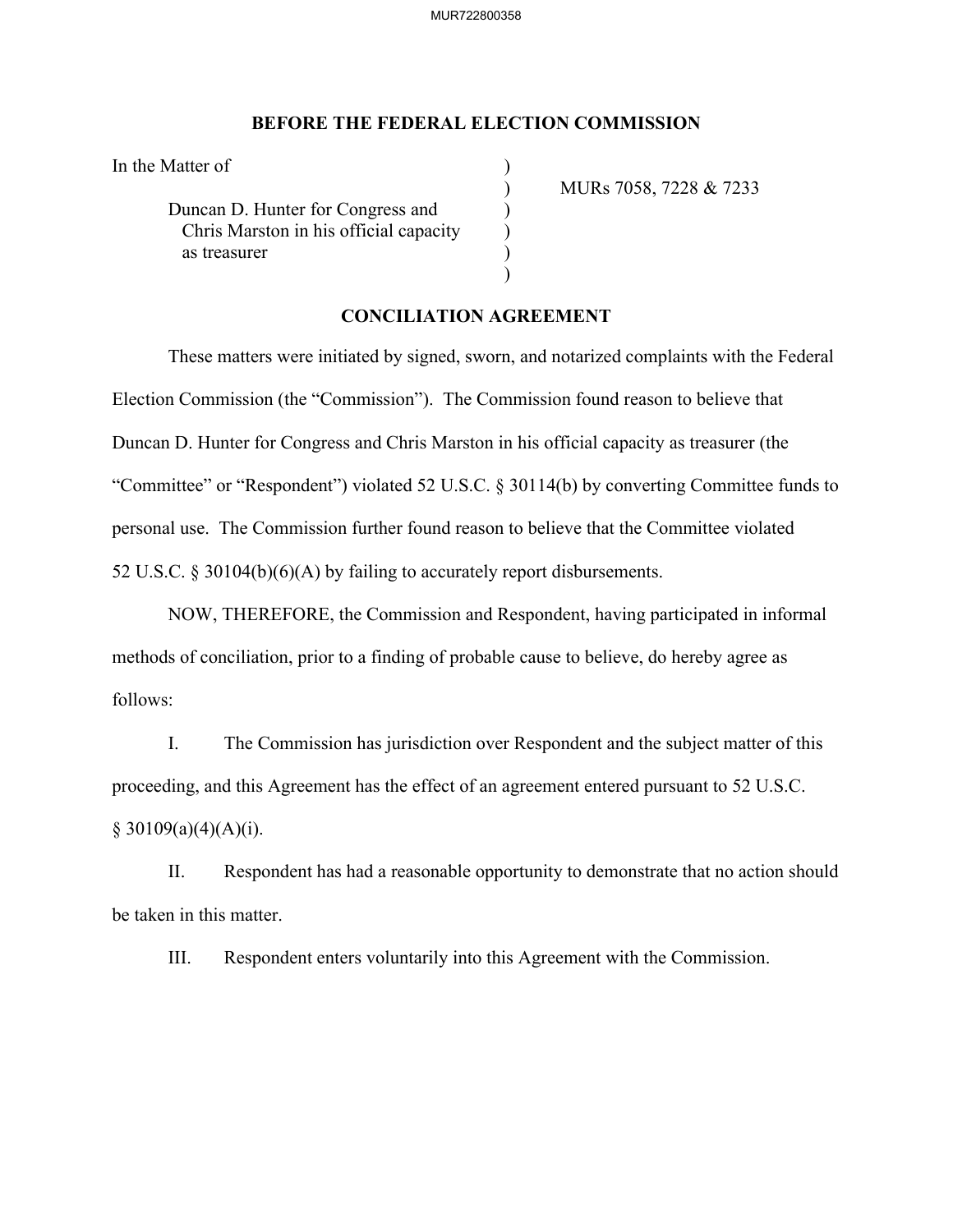MURs 7058, 7228 & 7233 (Duncan D. Hunter for Congress, *et al*.) Conciliation Agreement Page 2 of 6

IV. The pertinent facts in this matter are as follows:

1. Duncan D. Hunter served as a Member of Congress, representing

California's 52nd congressional district from 2009 to 2013 and California's 50th congressional district from 2013 until his resignation on January 13, 2020.

2. Duncan D. Hunter for Congress is Hunter's principal campaign committee, and Chris Marston is the Committee's treasurer.

3. Margaret Hunter, Duncan D. Hunter's wife, served as campaign manager and received a salary from the Committee for "campaign consulting" and "campaign management services."

4. In related criminal proceedings, the Hunters admitted that beginning no later than 2010, and continuing up to and including at least 2016, there was "agreement between [Duncan and Margaret Hunter] to knowingly and willfully convert Campaign funds to personal use by using them to fulfill personal commitments, obligations, and expenses that would have existed irrespective of [Duncan Hunter's] election campaign and duties as a federal officeholder." Plea Agreement at 2:1, *United States v. Duncan D. Hunter*, 3:18-cr-3677 (S.D. Cal. Dec. 3, 2019), ECF No. 113 ("Duncan Hunter Plea Agreement"); Plea Agreement at 2:1, *United States v. Margaret E. Hunter*, 3:18-cr-3677 (S.D. Cal. June 13, 2019), ECF No. 34 ("Margaret Hunter Plea Agreement"). The Hunters admitted that they illegally converted more than \$150,000 in Campaign funds to purchase goods and services for their personal use and enjoyment. Duncan Hunter Plea Agreement at 4:6; Margaret Hunter Plea Agreement at 12:18. The Hunters further admitted to concealing the personal nature of their spending by "either falsely stating the expenses were 'campaign related' or by falsely reporting the item or service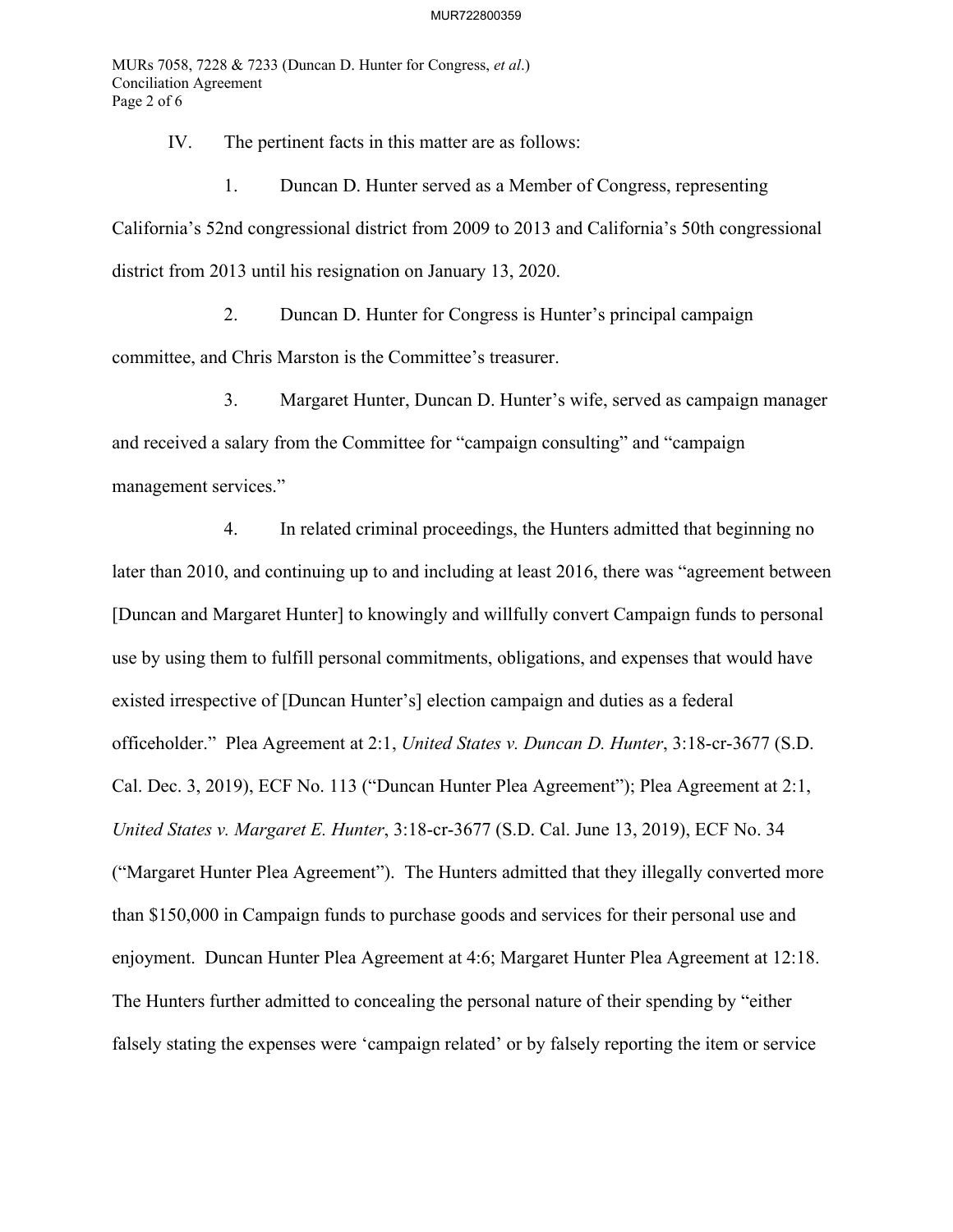MURs 7058, 7228 & 7233 (Duncan D. Hunter for Congress, *et al*.) Conciliation Agreement Page 3 of 6

purchased when providing information to the Treasurer." Duncan Hunter Plea Agreement at 3:4; Margaret Hunter Plea Agreement at 5:12.

V. The pertinent law in this matter is as follows:

1. The Act provides that campaign funds "shall not be converted by any person to personal use," and defines personal use as using funds "to fulfill any commitment, obligation, or expense of a person that would exist irrespective of the candidate's election campaign or individual's duties as holder of Federal office." 52 U.S.C. § 30114(b).

2. The Commission's implementing regulation enumerates types of disbursements that are *per se* personal use. 11 C.F.R. § 113.1(g)(1)(i). For all other disbursements, the regulation provides that the Commission shall determine on a case-by-case basis whether a given disbursement is personal use by applying the "irrespective test" formulated in the statute. *Id*. § 113.1(g)(1)(ii).

3. Political committees are required to disclose the name and address of each person who has received a disbursement in an aggregate amount or value in excess of \$200 within the calendar year or election cycle, in the case of an authorized committee, together with the date, amount, and purpose of any such disbursement. 52 U.S.C. § 30104(b)(6)(A); 11 C.F.R. § 104.3(b)(4). Commission regulations state that reportable disbursements must include a "purpose," defined as "a brief statement or description of why the disbursement was made." 11 C.F.R. § 104.3(b)(4)(i)(A).

VI. Respondent admits to the following violations of the Act:

1. Duncan D. Hunter and Margaret Hunter, as agents of the Committee, caused the Committee to knowingly and willfully violate 52 U.S.C. § 30114(b) by converting Committee funds to personal use.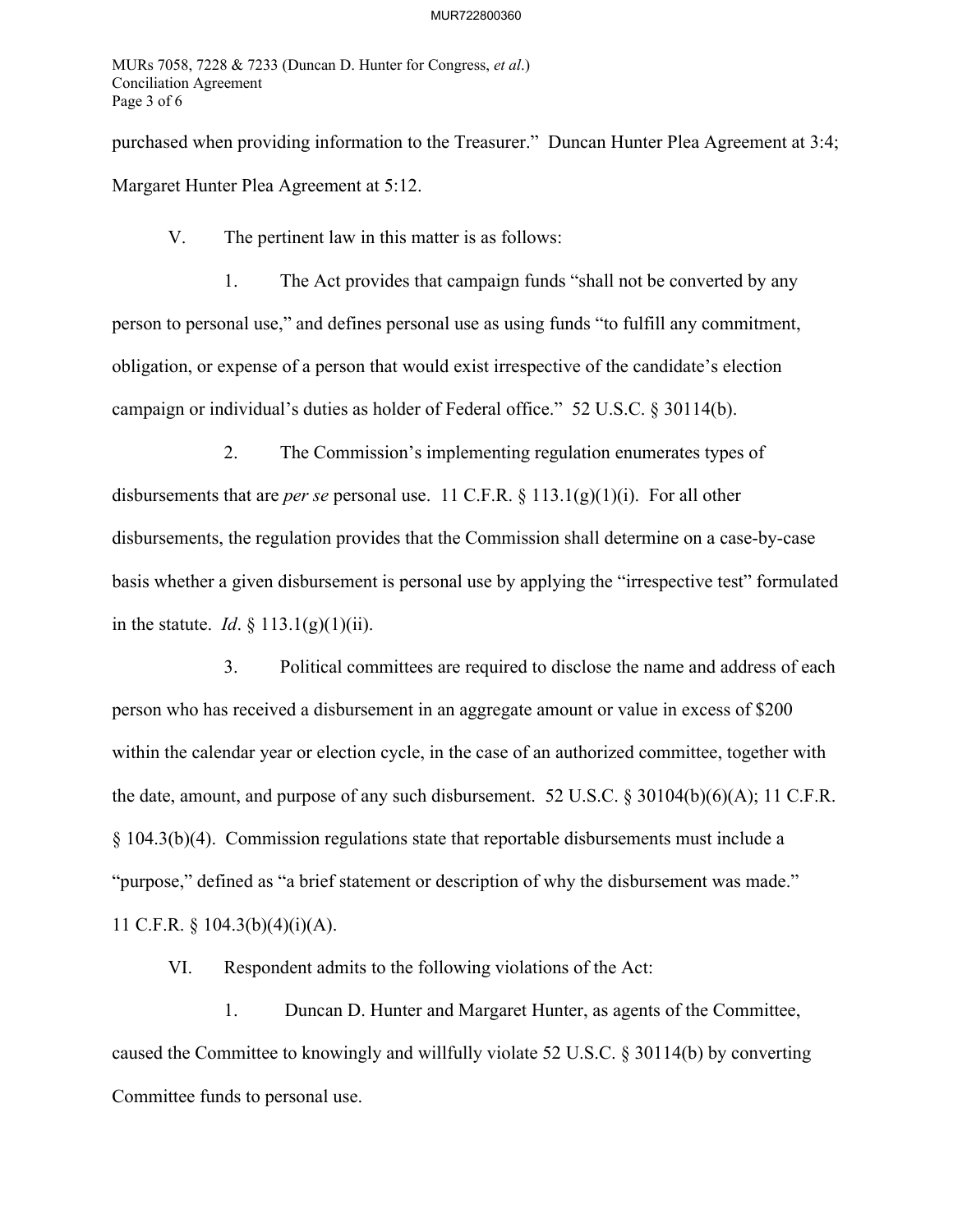## MUR722800361

MURs 7058, 7228 & 7233 (Duncan D. Hunter for Congress, *et al*.) Conciliation Agreement Page 4 of 6

2. As a result of the false information the Hunters supplied to the treasurer about the nature of their expenses, the Committee knowingly and willfully violated 52 U.S.C. § 30104(b)(6)(A) by failing to accurately report disbursements.

VII. Respondent will take the following actions:

1. The Committee will pay a civil penalty to the Commission in the amount of Four Thousand Dollars (\$4,000), pursuant to 52 U.S.C. § 30109(a)(5)(B).

2. The Committee will amend the relevant disclosure reports in accordance with instructions from the Commission's Reports Analysis Division to address the violations of 52 U.S.C. § 30104(b) $(6)(A)$  as described in this Agreement.

3. Respondent will cease and desist from violating 52 U.S.C.

§§ 30104(b)(6)(A) and 30114(b). In ordinary circumstances, the Commission would seek a substantially higher civil penalty of \$133,000 based on the violations outlined in this agreement that remain within the statute of limitations. However, the Commission is taking into account the fact that the Committee has demonstrated a lack of financial resources and the inability to raise additional funds, which together prevent it from paying a more substantial civil penalty in this matter. On the Committee's October 2021 Quarterly Report, the Committee reported \$14,000.19 cash on hand and \$39,941.96 in outstanding debts owed by the Committee. The Commission has also taken into consideration the Committee's expressed intention to terminate upon the final resolution of this matter. If the Committee receives additional funds in excess of its current outstanding debts, those amounts shall be payable to the Commission for the balance of its civil penalty. In the event that the Committee terminates, and subsequently receives restitution checks, the Committee agrees to put in place the necessary mechanisms so that any such payments are signed over to the United States Treasury and mailed to the Commission.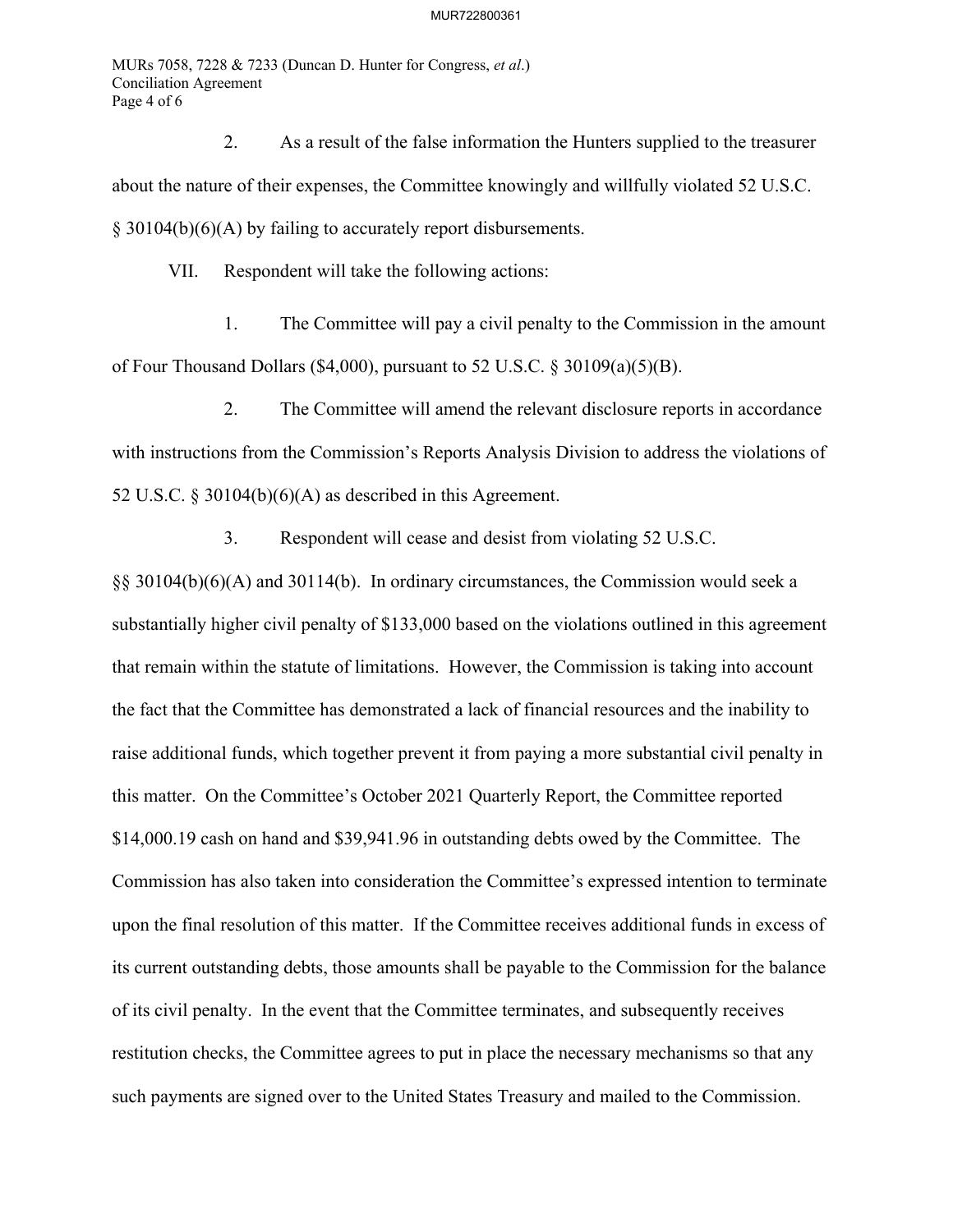## MUR722800362

MURs 7058, 7228 & 7233 (Duncan D. Hunter for Congress, *et al*.) Conciliation Agreement Page 5 of 6

VIII. The Commission, on request of anyone filing a complaint under 52 U.S.C. § 30109(a)(1) concerning the matters at issue herein or on its own motion, may review compliance with this agreement. If the Commission believes that this Agreement or any requirement thereof has been violated, it may institute a civil action for relief in the United States District Court for the District of Columbia.

IX. This Agreement shall become effective as of the date that all parties hereto have

executed the same and the Commission has approved the entire Agreement.

X. Respondent shall have no more than 30 days from the date this Agreement

becomes effective to comply with and implement the requirements contained in this Agreement and to so notify the Commission.

XI. This Conciliation Agreement constitutes the entire agreement between the parties on the matters raised herein, and no other statement, promise, or agreement, either written or